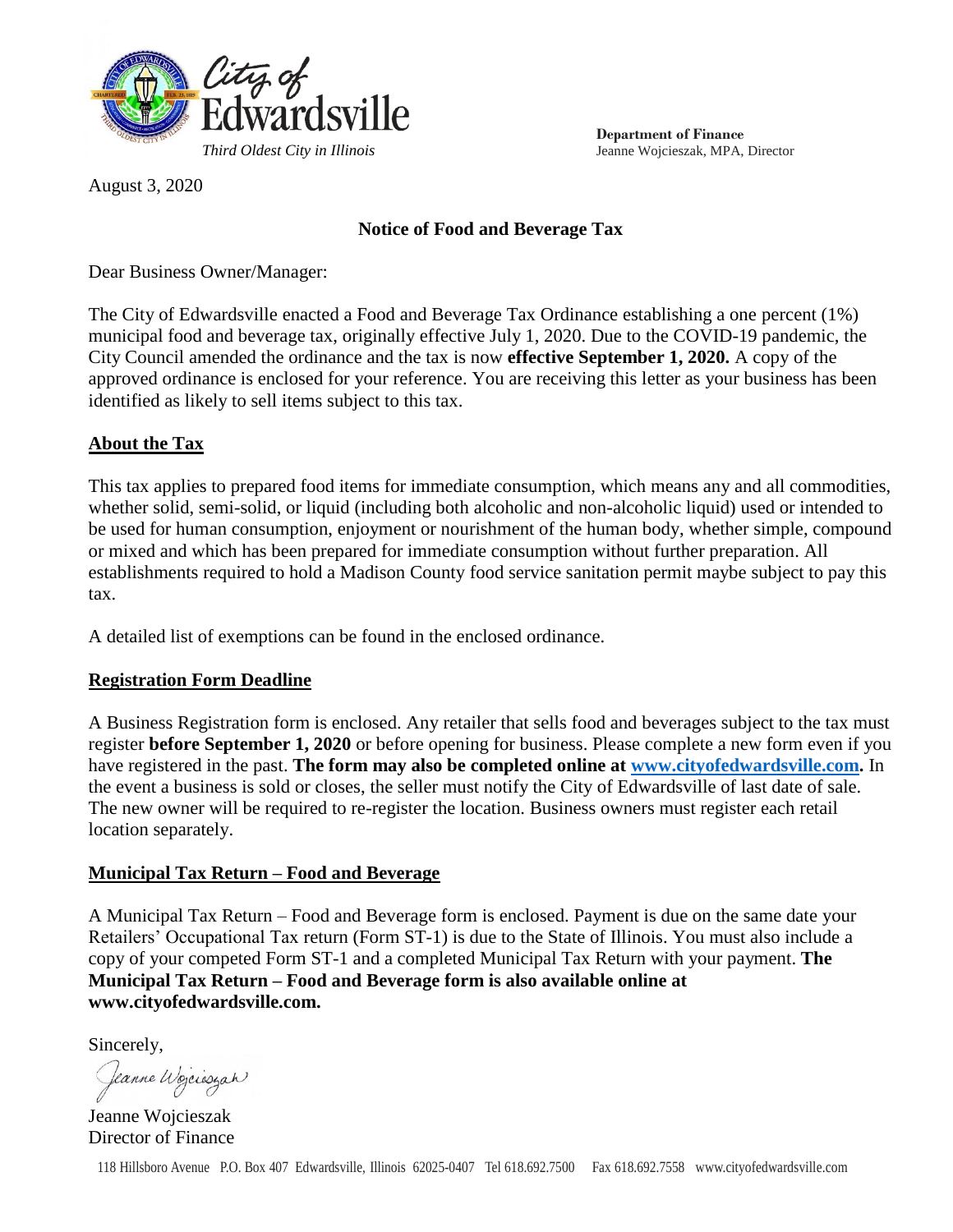## **Food and Beverage Tax – Frequently Asked Questions**

#### **Question: What is the tax?**

Answer: The City of Edwardsville Food and Beverage Tax is a 1% tax on the purchase price of food and beverages, including alcoholic and non-alcoholic, which have been prepared for immediate consumption.

#### **Question: When does this tax take effect?**

Answer: The new tax is effective September 1, 2020.

#### **Question: What items are exempt from the Food and Beverage Tax?**

Answer: Products, except alcohol, that are prepared off-site in packages ready for retail sale and not for immediate consumption. Examples of products that are exempt from the Food and Beverage Tax include, but are not limited to:

- Food and beverages which are exempt from tax under the provisions of the Retailers' Occupation Tax or the Illinois Service Occupation Tax, as amended from time to time.
- Prepared food items for immediate consumption purchased in hermetically sealed containers and not reasonably expected or intended by the seller for immediate on premise consumption.
- Prepared food items for immediate consumption purchased from institutions such as churches, day care establishments, schools, hospitals, nursing homes, retirement centers or similar residential care facilities or programs for the central preparation of meals to be delivered and consumed at private residences of invalids or the elderly and other medical treatment centers and transitional shelters.
- Prepared food items for immediate consumption purchased from the City of Edwardsville, and its entities, and non for profit associations or corporations. However, when these entities make any portion of their facilty(ies) available to a for profit organization, this exemption does not apply and the tax must be paid as otherwise required.
- Food and beverages purchased from vending machines.

### **Question: How and when do I pay this tax?**

Answer: Please complete and return the Municipal Tax Return - Food and Beverage form, provided by the City, with payment by the filing date, or postmarked the filing date (either of which shall constitute timely payment), and at the same time intervals and frequencies the Retailers' Occupational Tax return (Form ST-1) is due to the State of Illinois. You must also include a copy of your competed Form ST-1 with your completed Municipal Tax Return - Food and Beverage.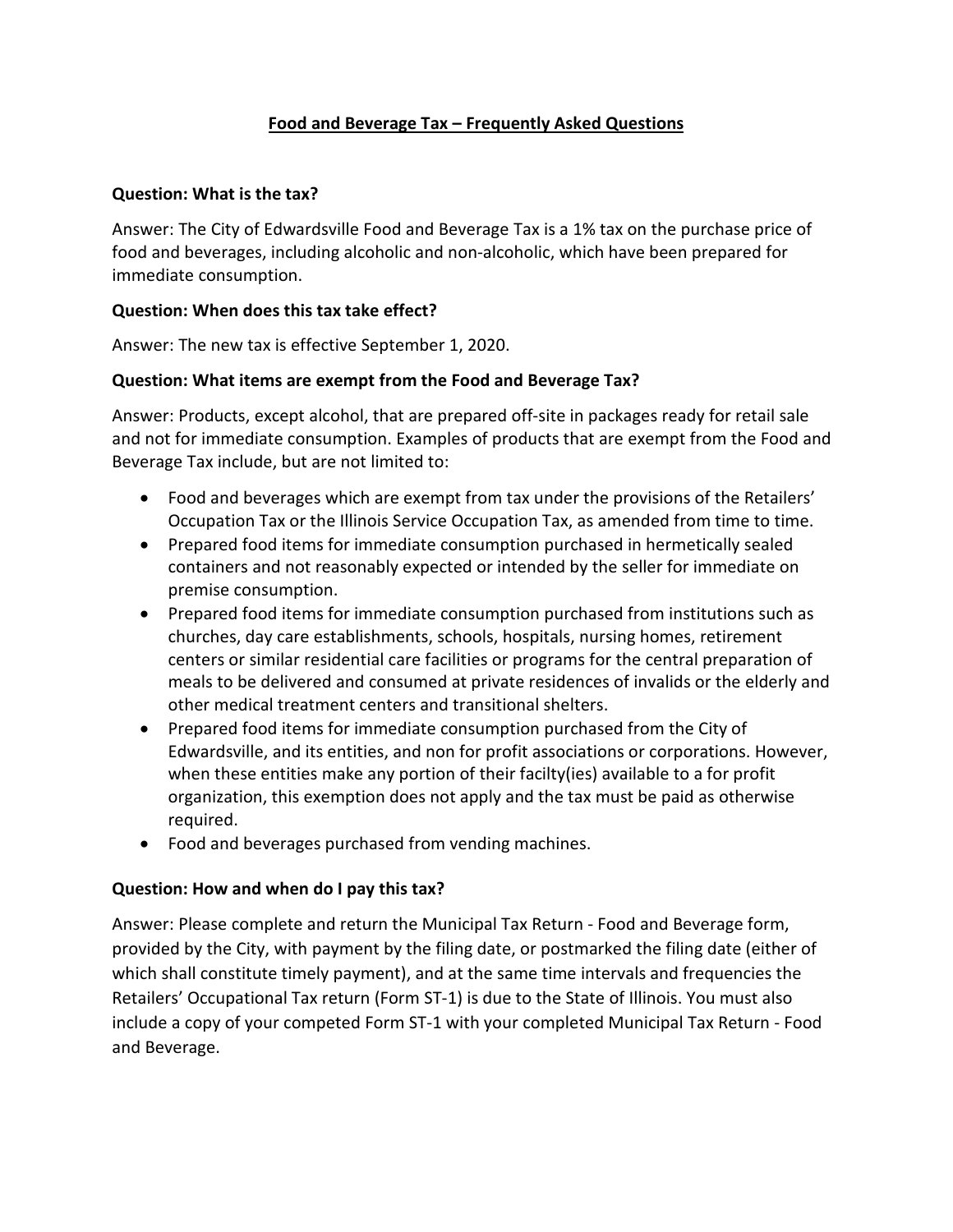#### **Question: What if I am late filing my Food and Beverage Tax with the City.**

Answer: A late payment penalty equal to five percent (5%) of the unpaid tax shall be added for each month the tax is late.

In addition, the failure to collect, account for, and pay over said tax and any penalty shall be cause for suspension or revocation of any City license or permit issued for such Retail Food Facility or Retail Liquor Facility. Any suspension or revocation of any license or permit shall not release or discharge the owner or operator from any liability for the payment of the tax nor from prosecution for such offense.

#### **Question: Who do I contact for any additional questions I may have?**

Answer: Please contact Finance Director Jeanne Wojcieszak at 618-692-7500 or jwojcieszak@cityofedwardsville.com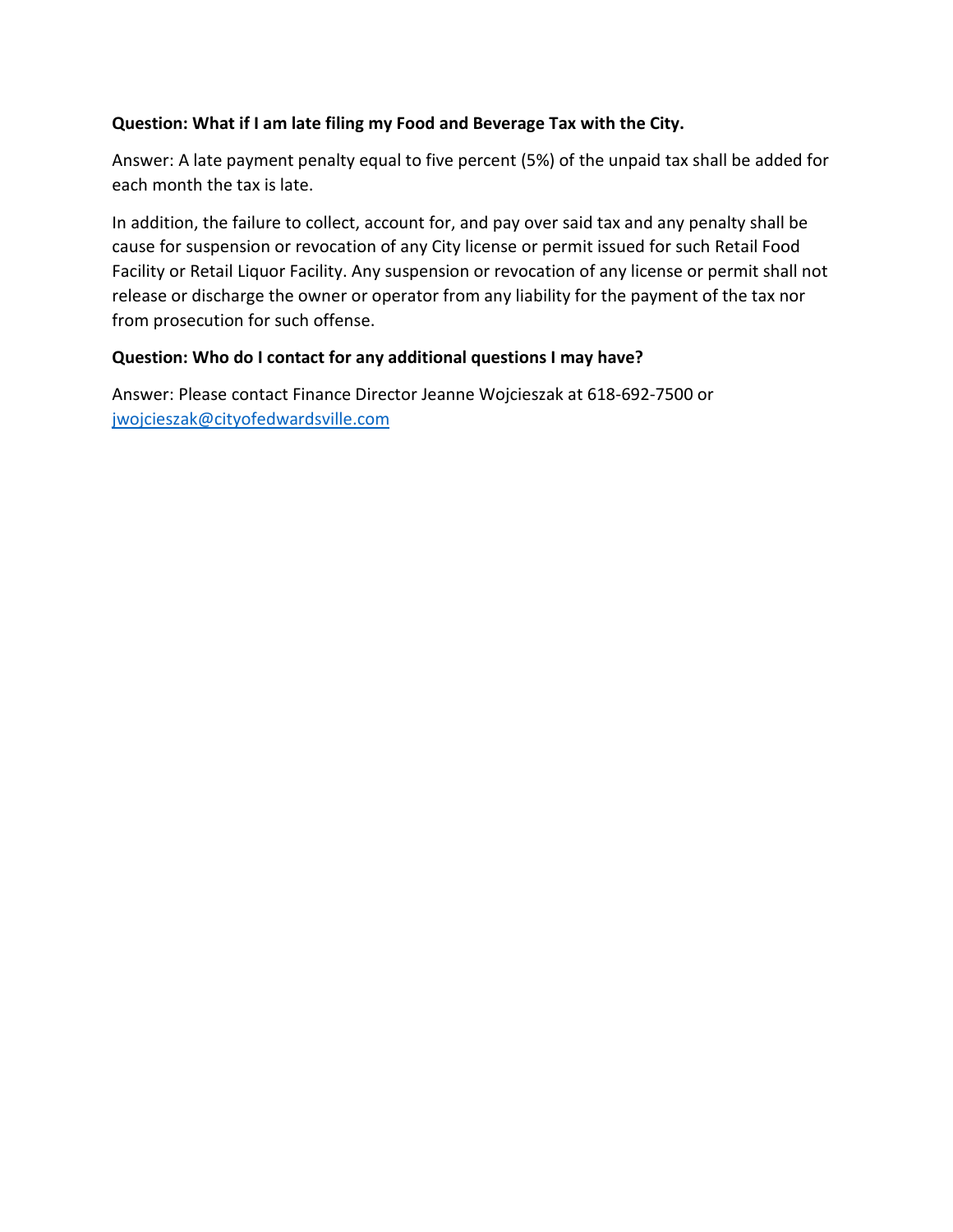

*Finance Department 118 Hillsboro Avenue Edwardsville, IL 62025 (618) 692-7500 [www.cityof](http://www.cityofedwardsville.com/#)edwardsville.com*

# **Business Registration**

|                                                      |                                                                                                                                                    | Please type or print. DO NOT LEAVE ANY SPACE BLANK                          |                                                                                                                      |         |  |
|------------------------------------------------------|----------------------------------------------------------------------------------------------------------------------------------------------------|-----------------------------------------------------------------------------|----------------------------------------------------------------------------------------------------------------------|---------|--|
| IL Dept. of Revenue Sales Tax Number                 |                                                                                                                                                    |                                                                             | <b>Inception Date</b>                                                                                                |         |  |
| <b>Federal Employee Identification Number (FEIN)</b> |                                                                                                                                                    |                                                                             |                                                                                                                      |         |  |
| <b>Business Name</b>                                 |                                                                                                                                                    | Number of employees P/T:                                                    |                                                                                                                      | $F/T$ : |  |
| <b>Business Address</b>                              |                                                                                                                                                    |                                                                             | Sole Proprietor Corporation Partnership Other<br>(Circle One)                                                        |         |  |
| <b>Business Type</b>                                 |                                                                                                                                                    | <b>Telephone Number</b> ( )                                                 |                                                                                                                      |         |  |
|                                                      |                                                                                                                                                    | Email                                                                       | <u> 1989 - Johann Barn, mars eta bainar eta bainar eta baina eta baina eta baina eta baina eta baina eta baina e</u> |         |  |
| <b>Mailing Address</b>                               |                                                                                                                                                    | <b>Hours</b>                                                                | the control of the control of the control of the control of the control of the control of                            |         |  |
| (If different than above)                            |                                                                                                                                                    | Contact                                                                     |                                                                                                                      |         |  |
|                                                      |                                                                                                                                                    | <b>Contact Number</b>                                                       |                                                                                                                      |         |  |
| Is this a home based business?                       | Yes<br>$\mathbf{N}\boldsymbol{o}$                                                                                                                  | If yes, a Special Use Permit must be filed with the Planning & Zoning Dept. |                                                                                                                      |         |  |
|                                                      | Any Federal, State or County Licenses or Certificates held<br>Type and location of any toxic, flammable, or hazardous materials stored at location |                                                                             |                                                                                                                      |         |  |
|                                                      | This information is provided to the Edwardsville Police Department for Emergency & Safety Purposes Only                                            |                                                                             |                                                                                                                      |         |  |
|                                                      | Emergency Contacts (please list the names, address & phone numbers of persons we can contact after hours for emergency purposes)                   |                                                                             |                                                                                                                      |         |  |
| 1)                                                   | Title:                                                                                                                                             | Home #                                                                      | Day $#$                                                                                                              |         |  |
|                                                      | <b>City, State</b>                                                                                                                                 | Cell #                                                                      | Evening #                                                                                                            |         |  |
| 2)                                                   | <b>Title:</b>                                                                                                                                      | Home #                                                                      | Day $#$                                                                                                              |         |  |
|                                                      | <b>City, State</b>                                                                                                                                 | Cell #                                                                      | Evening#                                                                                                             |         |  |
| 3)                                                   | Title:                                                                                                                                             | Home #                                                                      | Day $#$                                                                                                              |         |  |
|                                                      | City, State                                                                                                                                        | Cell #                                                                      | Evening #                                                                                                            |         |  |
|                                                      | Does business have a commercial burglar/fire alarm? Yes                                                                                            | $\bm{N}$<br>Alarm Co.                                                       |                                                                                                                      |         |  |
| <b>Address</b>                                       | the control of the control of the control of the control of the control of the control of                                                          | Phone $# (1st)$                                                             |                                                                                                                      |         |  |
|                                                      |                                                                                                                                                    | Phone $# (2nd)$                                                             |                                                                                                                      |         |  |
| <b>Alarm Type:</b> (circle all that apply)           | <b>Silent</b><br><b>Burglary</b><br><b>Robbery</b>                                                                                                 | Fire<br>Local<br>Regular                                                    | <b>Dialer</b><br><b>Automatic</b>                                                                                    |         |  |
| Connections to: Residence                            | Alarm Co.                                                                                                                                          | <b>Private Security?</b><br>Yes                                             | $\bm{N}$                                                                                                             |         |  |
| Does business have a safe?                           | Yes<br>No Location                                                                                                                                 |                                                                             |                                                                                                                      |         |  |
| <b>Additional Information</b>                        |                                                                                                                                                    |                                                                             |                                                                                                                      |         |  |

*Failure to provide this information to the Finance Department shall result in a penalty of \$35.00 (Ordinance 4877-1-96)*